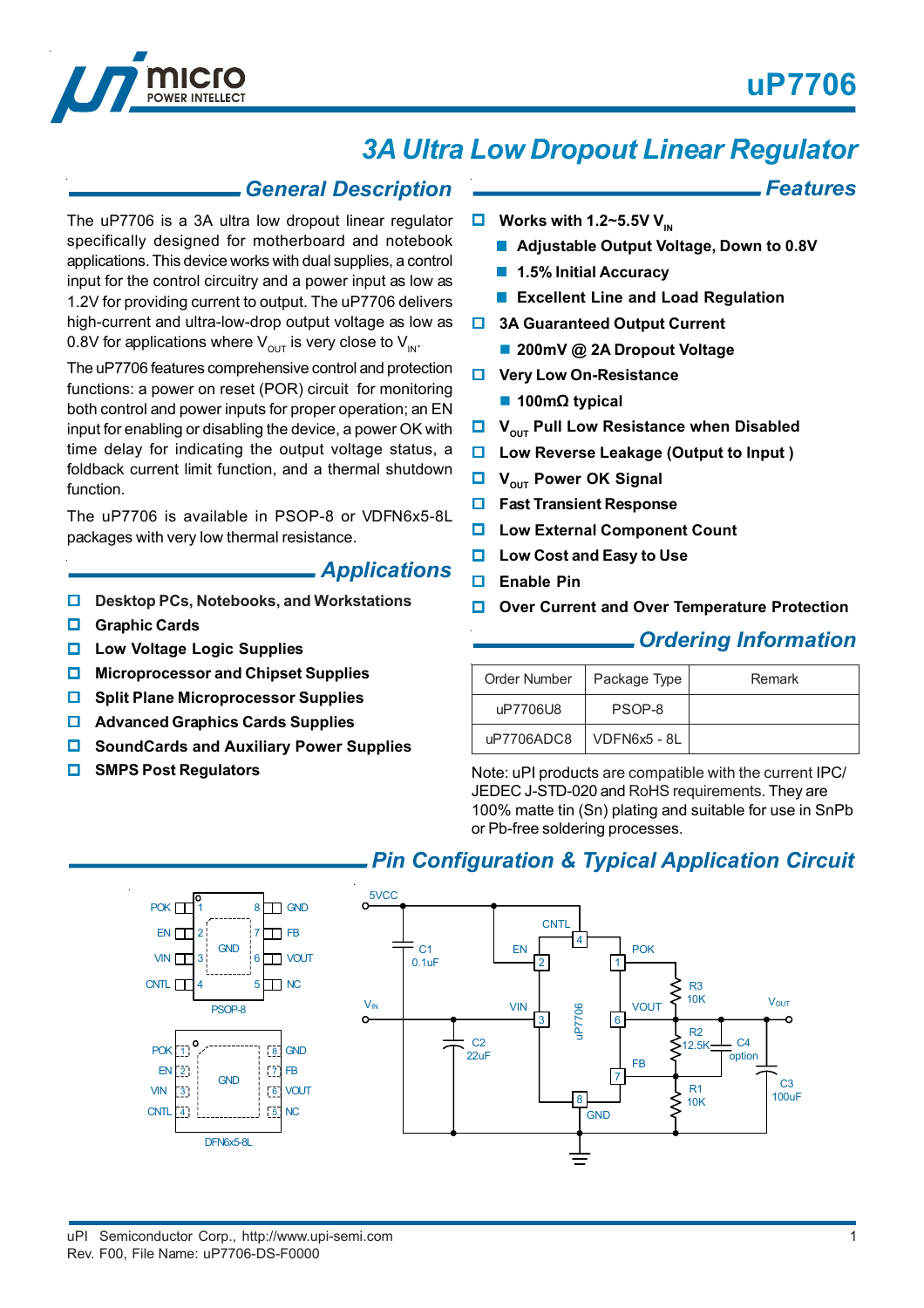



# *Functional Pin Description*

| Pin No.        | <b>Name</b> | <b>Pin Function</b>                                                                                                                                                                                                                                                                                                                                                           |
|----------------|-------------|-------------------------------------------------------------------------------------------------------------------------------------------------------------------------------------------------------------------------------------------------------------------------------------------------------------------------------------------------------------------------------|
| 1              | <b>POK</b>  | <b>Power OK Indication.</b> This pin is an open-drain output and is set high impedance once $V_{\text{out}}$<br>reaches 92% of its rating voltage.                                                                                                                                                                                                                            |
| 2              | <b>EN</b>   | <b>Enable Input.</b> Pulling this pin below 0.8V turns the regulator off, reducing the quiescent current<br>to a fraction of its operating value.                                                                                                                                                                                                                             |
| 3              | <b>VIN</b>  | Input Voltage. This is the drain input to the power device that supply current to the output pin.<br>Large bulk capacitors with low ESR should be placed physically close to this pin o prevent the<br>input rail from dropping during large load transient. A 10uF ceramic capacitor is recommended<br>at this pin.                                                          |
| $\overline{4}$ | <b>CNTL</b> | Supply Input for Control Circuit. This pin provides bias voltage to the control circuitry and<br>driver for the pass transistor. The driving capability of output current is proportioned to the $V_{\text{CNT}}$ .<br>For the device to regulate, the voltage on this pin must be at least 1.5V greater than the output<br>voltage, and no less than $V_{\text{CNTL MIN.}}$  |
| 5              | NC          | <b>Not Internally Connected.</b>                                                                                                                                                                                                                                                                                                                                              |
| 6              | <b>VOUT</b> | <b>Output Voltage.</b> This pin is power output of the device. A pull low resistance exists when the<br>device is disabled by pulling low the EN pin. To maintain adequate transient response to large<br>load change, typical value of 1000uF AI electrolytic capacitor with 10uF ceramic capacitors are<br>recommended to reduce the effects of current transients on VOUT. |
| $\overline{7}$ | FB.         | Feedback Voltage. This pin is the inverting input to the error amplifier. A resistor divider from<br>the output to GND is used to set the regulation voltage as $V_{\text{out}} = 0.8x(R1+R2)/R1$ (V)                                                                                                                                                                         |
| 8              | <b>GND</b>  | Ground.                                                                                                                                                                                                                                                                                                                                                                       |
| Exposed<br>Pad | <b>GND</b>  | Ground. The exposed pad acts the dominant power dissipation path and should be soldered<br>to well design PCB pads as described in the Application Informations Chapter.                                                                                                                                                                                                      |

# *Functional Block Diagram*

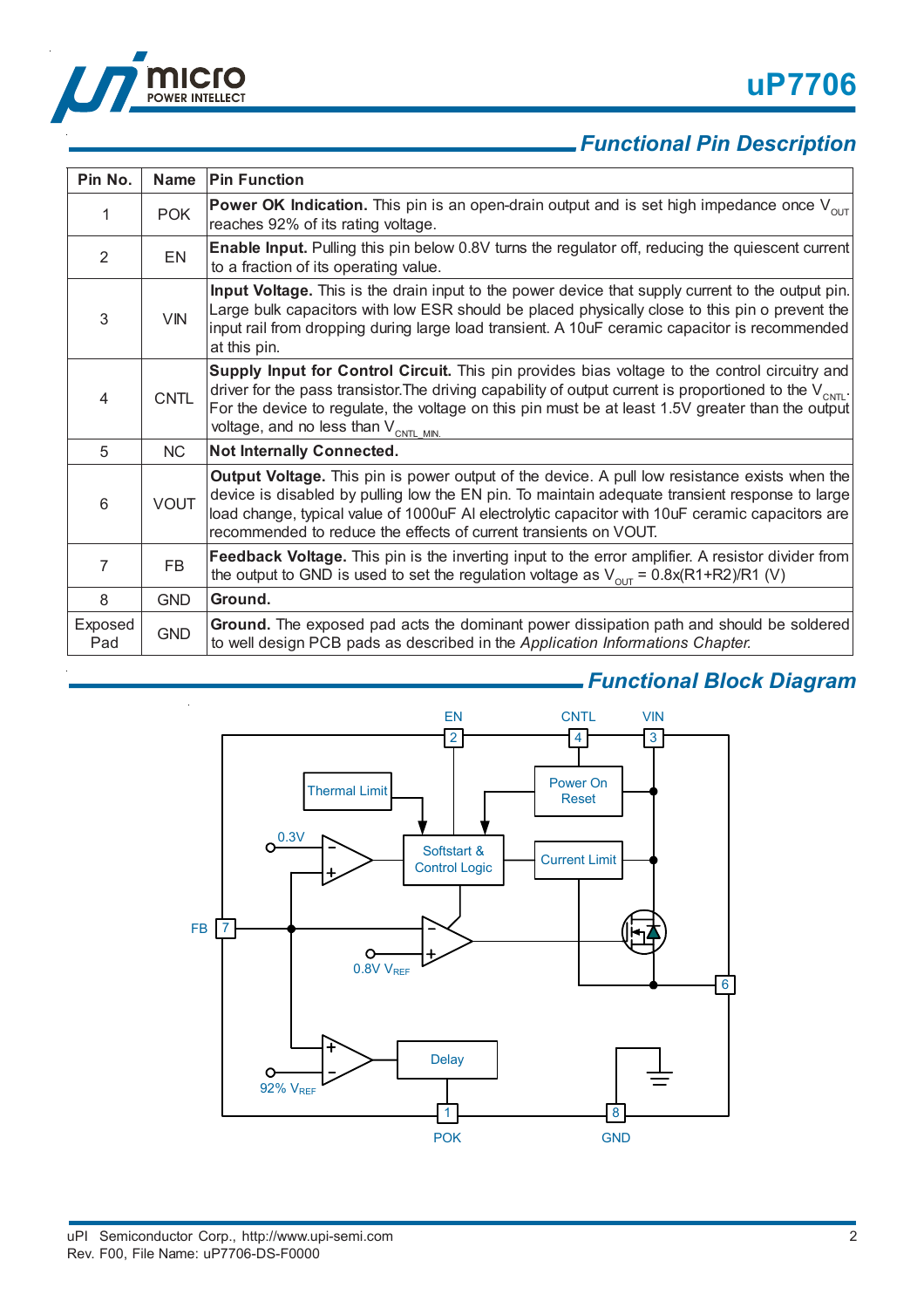

## *Functional Description*

### **Definitions**

Some important terminologies for LDO are specified below.

### **Dropout Voltage**

The input/output voltage differential at which the regulator output no longer maintains regulation against further reductions in input voltage. Measured when the output drops 2% below its nominal value. Dropout voltage is affected by junction temperature, load current and minimum input supply requirements.

### **Line Regulation**

The change in output voltage for a change in input voltage. The measurement is made under conditions of low dissipation or by using pulse techniques such that average chip temperature is not significantly affected.

### **Load Regulation**

The change in output voltage for a change in load current at constant chip temperature. The measurement is made under conditions of low dissipation or by using pulse techniques such that average chip temperature is not significantly affected.

### **Maximum Power Dissipation**

The maximum total device dissipation for which the regulator will operate within specifications.

### **Initialization**

The uP7706 automatically initiates upon the receipt of supply voltage and power voltage. A power on reset circuit continuously monitors VIN and CNTL pins voltages with rising threshold levels of 1.0V and 2.7V respectively.

### **Chip Enable and Soft Start**

The uP7706 features an enable pin for enable/disable control of the chip. Pulling  $V_{EN}$  lower than 0.8V disables the chip and reduces its quiescent current down to 1uA. When disabled, an internal MOSFET of  $90\Omega$  R<sub>DS(ON)</sub> turns on to pull output voltage to ground. Pulling  $V_{\text{EM}}$  higher than 2.0V enables the output voltage, providing POR is recognized. The uP7706 features soft start function that limits inrush current for charging the output capacitors. The soft start time is typically 2.5ms.

### **Output Voltage Programming**

Figure 1 shows a typical application of 2.5V to 1.8V conversion with a 5.0V control supply. The output voltage is sensed through a voltage divider and regulated to internal reference voltage  $V_{\text{ref}}$ . The output voltage is programmed as:

 $V_{\text{OUT}}$  =  $V_{\text{REF}}$  x (R<sub>1</sub>+R<sub>2</sub>) / R<sub>1</sub> = 0.8V x (22.5k/10k) = 1.8V

It's recommended to maintain 50-100uA through the output divider network for a tight load and line regulation. The internal voltage reference is  $V_{REF} = 0.8V$  with 1.5% accuracy over full temperature range. This commands the use of 0.5% or better accuracy resistors to build a precision power supply.



Figure 1. Typical application of 2.5V to 1.8V conversion with a 5.0V control supply

### **Over Current Protection**

The uP7706 features a foldback over current protection function as shown in Figure 2. The current limit threshold level is proportional to  $V_{\text{out}}/V_{\text{nom}}$  and is typically 4A when  $V_{\text{OUT}} = V_{\text{NOM}}$ , where  $V_{\text{NOM}}$  is the target output voltage. If the output continuously demands more current than the maximum current, output voltage will eventually drops below its nominal value. This, in turns, will lower its OCP threshold level. This will limit power dissipation in the device when over current limit happens. The power dissipation is near zero when the output is short circuited to ground.



Figure 2. Current Limit Behavior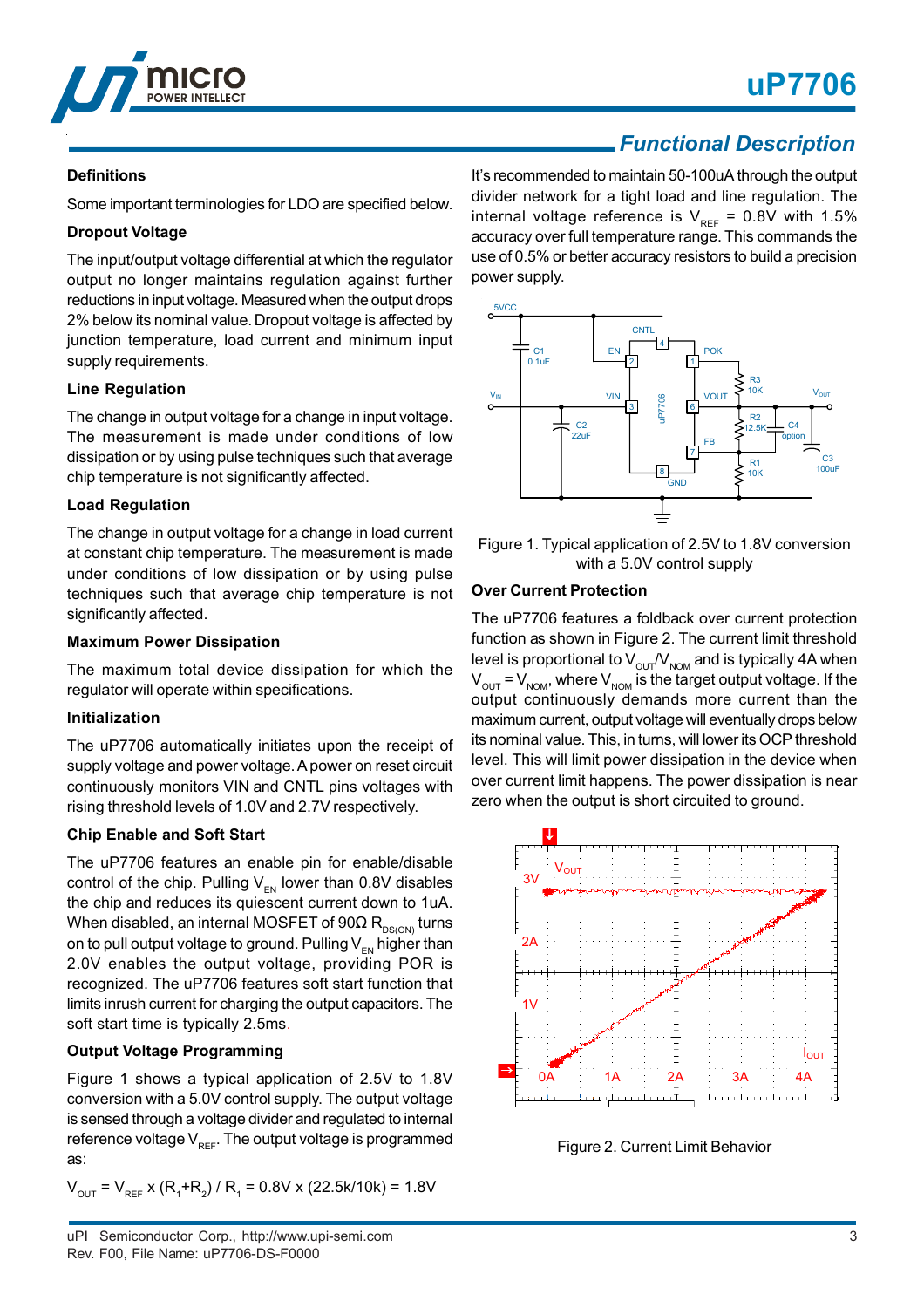



# *Absolute Maximum Rating*

| ESD Rating (Note 2) |  |
|---------------------|--|
|                     |  |
|                     |  |
|                     |  |

# *Thermal Information*

| Package Thermal Resistance (Note 3)         |                                  |
|---------------------------------------------|----------------------------------|
|                                             |                                  |
|                                             |                                  |
|                                             |                                  |
|                                             |                                  |
| Power Dissipation, $P_p @ T_a = 25^\circ C$ |                                  |
|                                             |                                  |
|                                             |                                  |
|                                             | Decempended Operation Conditions |

### *Recommended Operation Conditions*

| Operating Junction Temperature Range (Note 4)-----<br>____________________________________ | $-40^{\circ}$ C to +125°C $\,$ |
|--------------------------------------------------------------------------------------------|--------------------------------|
|                                                                                            | --- -40°C to +85°C             |
| Supply Input Voltage, V <sub>CNTI</sub>                                                    | -- +4.5V to +5.5V              |

# *Electrical Characteristics*

( $V_{CNTL}$  = 5V, T<sub>A</sub> = 25<sup>o</sup>C, unless otherwise specified)

| <b>Parameter</b>                     | Symbol                | <b>Test Conditions</b>                                                | Min  | <b>Typ</b> | Max | <b>Units</b> |  |
|--------------------------------------|-----------------------|-----------------------------------------------------------------------|------|------------|-----|--------------|--|
| <b>Supply Input Voltage</b>          |                       |                                                                       |      |            |     |              |  |
| Control Input Voltage                | $V_{\text{CNTL}}$     | $V_{OUT} = V_{REF}$                                                   | 3.0  |            | 5.5 | $\vee$       |  |
| <b>POR Threshold</b>                 | $V_{\text{CNTLRTH}}$  |                                                                       | --   | 2.7        | $-$ | $\vee$       |  |
| <b>POR Hysteresis</b>                | $V_{\text{CNTLHYS}}$  |                                                                       | $--$ | 0.2        | $-$ | $\vee$       |  |
| Power Input Voltage                  | $V_{\text{IN}}$       | $V_{\text{OUT}} = V_{\text{REF}}$                                     | 1.0  |            | 5.5 | $\vee$       |  |
| Control Input Current in<br>Shutdown | CNTL SD               | $V_{CNTL} = V_{N} = 5.0V, I_{CUT} = 0A, V_{FN} = 0V$                  | --   | 20         | 30  | uA           |  |
| Control Input Current                | <b>CNTL</b>           | $V_{CNTL} = V_{N} = V_{EN} = 5.0 V, I_{OUT} = 0 A, V_{OUT} = V_{REF}$ | $--$ | 1.0        | 1.5 | mA           |  |
| Quiescent Current                    | $\mathsf{I}_{\Omega}$ | $V_{CNTL} = V_{N} = V_{FN} = 5.0 V, I_{OUT} = 0 A, V_{OUT} = V_{REF}$ | --   | 1.0        | 1.5 | mA           |  |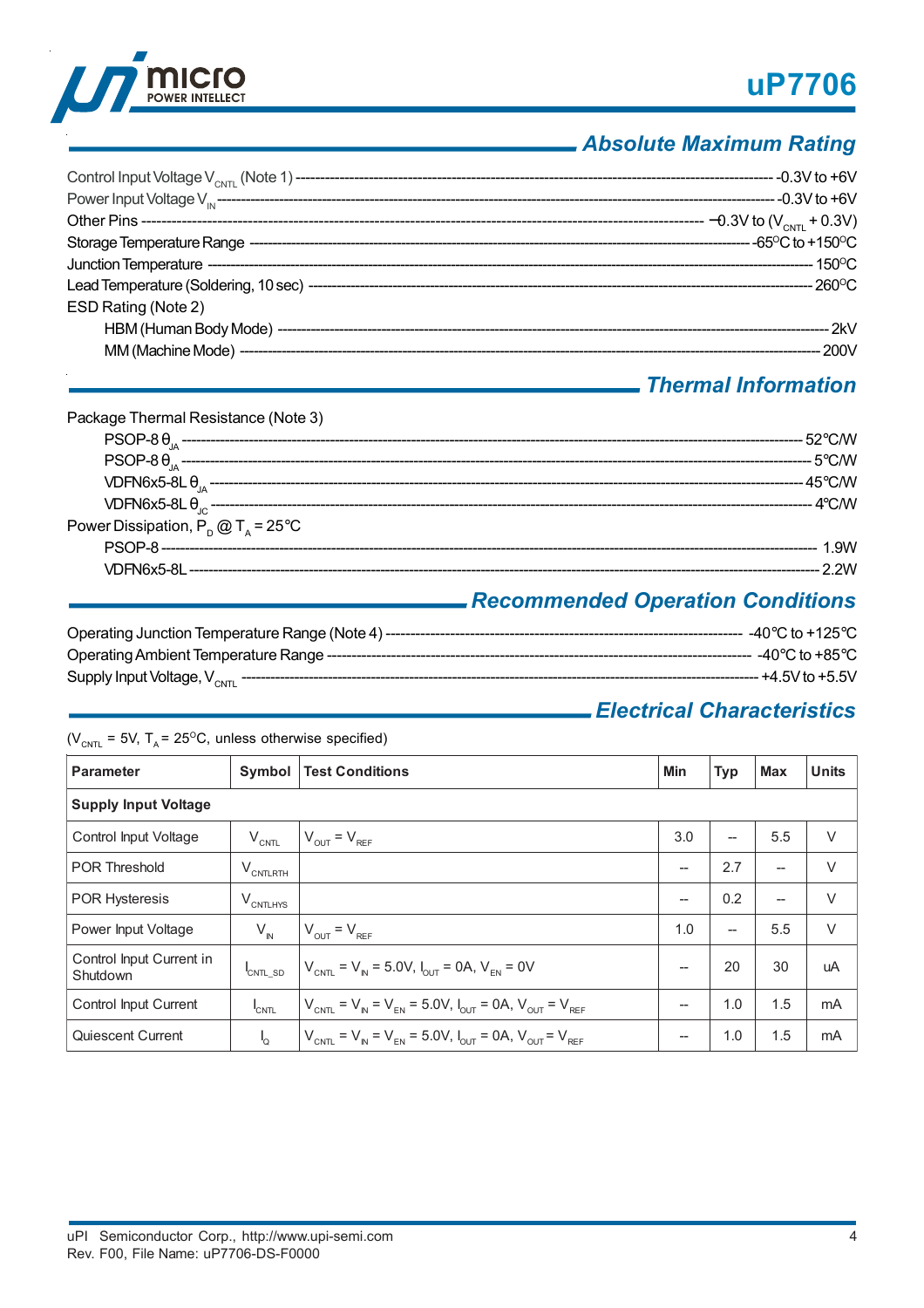

# *Electrical Characteristics*

| <b>Parameter</b>                             | Symbol                      | <b>Test Conditions</b>                                                                                                                                                                         | Min            | <b>Typ</b>               | <b>Max</b>               | <b>Units</b>    |  |  |
|----------------------------------------------|-----------------------------|------------------------------------------------------------------------------------------------------------------------------------------------------------------------------------------------|----------------|--------------------------|--------------------------|-----------------|--|--|
| <b>Feedback Voltage</b>                      |                             |                                                                                                                                                                                                |                |                          |                          |                 |  |  |
| Reference Voltage                            | $\mathsf{V}_{\mathsf{REF}}$ | $V_{CNTL} = V_{N} = V_{EN} = 5.0 V, I_{OUT} = 0 A. V_{OUT} = V_{REF}$                                                                                                                          | 0.788          | 0.8                      | 0.812                    | V               |  |  |
| Feedback Input Current                       | $I_{FB}$                    |                                                                                                                                                                                                | $\overline{a}$ | 20                       | $\overline{\phantom{0}}$ | nA              |  |  |
| V <sub>IN</sub> Line Regulation              | $V_{REF(LINE)}$             | 1.2V < V <sub>IN</sub> < 5.0V, V <sub>CNTL</sub> = V <sub>EN</sub> = 5.0V, I <sub>OUT</sub> = 0A. V <sub>OUT</sub> =<br>$V_{REF}$                                                              | --             | 0.01                     | 0.1                      | %N              |  |  |
| V <sub>CNTL</sub> Line Regulation            | $V_{REF(CNTL)}$             | $V_{N}$ = 3.3V, $I_{OUT}$ = 0A. $V_{OUT}$ = $V_{REF}$                                                                                                                                          | $\overline{a}$ | 0.01                     | 0.1                      | %N              |  |  |
| Load Regulation                              | $V_{\text{REF(LOAD)}}$      | 10mA < $I_{\text{OUT}}$ < 3A, $V_{\text{CNT}}$ = $V_{\text{N}}$ = $V_{\text{EN}}$ = 5.0V, $V_{\text{OUT}}$ = $V_{\text{REF}}$                                                                  | --             | 0.8                      | 1.5                      | %/A             |  |  |
| Load Regulation over<br>Temperature          | $V_{\text{REF(LOAD)}}$      | 10mA < $I_{\text{OUT}}$ < 3A, $V_{\text{CNT}} = V_{\text{N}} = V_{\text{EN}} = 5.0 \text{V}$ , $V_{\text{OUT}} = V_{\text{REF}}$ ,<br>-40 <sup>o</sup> C < T <sub>1</sub> < 125 <sup>o</sup> C | $\overline{a}$ | 1.4                      | 3                        | $\%$            |  |  |
|                                              |                             | $I_{\text{OUT}} = 2A$ , $V_{\text{CNT}} = V_{\text{EN}} = 5.0 V$ , $V_{\text{OUT}} = V_{\text{REF}}$                                                                                           | $\overline{a}$ | 200                      | 240                      | mV              |  |  |
| Dropout Voltage                              | $V_{DROP}$                  | $V_{\text{OUT}} = 3A$ , $V_{\text{CNTL}} = V_{\text{EN}} = 5.0 \text{V}$ , $V_{\text{OUT}} = V_{\text{REF}}$                                                                                   |                | 300                      | 360                      |                 |  |  |
| $V_{OUT}$ Pull Low Resistance                |                             | $V_{CNTL} = V_{N} = 5.0 V, V_{EN} = 0 V,$                                                                                                                                                      | --             | 90                       | --                       | Ω               |  |  |
| <b>Enable</b>                                |                             |                                                                                                                                                                                                |                |                          |                          |                 |  |  |
| Enable High Level                            | $V_{EN}$                    |                                                                                                                                                                                                | --             | $\overline{\phantom{a}}$ | 1.4                      | V               |  |  |
| Disable Low Level                            | $V_{SD}$                    |                                                                                                                                                                                                | 0.8            |                          | $\overline{\phantom{0}}$ | V               |  |  |
| <b>EN Input Current</b>                      | $I_{EN}$                    | $V_{EN}$ = $V_{CNTL}$ = 5.0V                                                                                                                                                                   | $\overline{a}$ | 12                       | 20                       | uA              |  |  |
| EN Input Impedance                           | $Z_{EN}$                    |                                                                                                                                                                                                | $\overline{a}$ | 65                       | --                       | ΚΩ              |  |  |
| <b>PWROK</b>                                 |                             |                                                                                                                                                                                                |                |                          |                          |                 |  |  |
| FB Power OK Threshold                        | $V_{\text{POKTH}}$          | $I_{\text{OUT}} = 0A$ , $V_{\text{CNTL}} = V_{\text{IN}} = V_{\text{EN}} = 5.0V$ , $V_{\text{OUT}} = V_{\text{REF}}$                                                                           | --             | 92                       | $\overline{\phantom{a}}$ | %               |  |  |
| Power OK Hysteresis                          | $V_{\text{POKHYS}}$         | $I_{\text{OUT}} = 0A$ , $V_{\text{CNTL}} = V_{\text{IN}} = V_{\text{EN}} = 5.0V$ , $V_{\text{OUT}} = V_{\text{REF}}$                                                                           |                | 8                        |                          | $\%$            |  |  |
| <b>Overcurrent Protection</b>                |                             |                                                                                                                                                                                                |                |                          |                          |                 |  |  |
| <b>OCP Threshold Level</b>                   | $I_{\text{OCP}}$            | $V_{CNTL} = V_{IN} = V_{EN} = 5.0 V, V_{OUT} = V_{REF}$                                                                                                                                        | --             | 4                        | $\qquad \qquad -$        | A               |  |  |
| Output Short Circuit<br>Current              | $\mathsf{l}_{\mathsf{sc}}$  | $V_{CNT} = V_{N} = V_{FN} = 5.0 V, V_{OUT} = V_{REF}$                                                                                                                                          | --             | 100                      |                          | mA              |  |  |
| <b>Thermal Protection</b>                    |                             |                                                                                                                                                                                                |                |                          |                          |                 |  |  |
| <b>Thermal Shutdown</b><br>Temperature       | $T_{SD}$                    | $V_{\text{OUT}} = 0A$ , $V_{\text{CNT}} = V_{\text{IN}} = V_{\text{EN}} = 5.0 V$ , $V_{\text{OUT}} = V_{\text{REF}}$                                                                           | --             | 170                      | $\overline{\phantom{0}}$ | $\rm ^{\circ}C$ |  |  |
| <b>Thermal Shutdown</b><br><b>Hysteresis</b> | $T_{SDHYS}$                 | $V_{\text{OUT}} = 0A$ , $V_{\text{CNT}} = V_{\text{IN}} = V_{\text{EN}} = 5.0V$ , $V_{\text{OUT}} = V_{\text{REF}}$                                                                            | $-$            | 30                       |                          | $^{\circ}C$     |  |  |

**Note 1.** Stresses listed as the above "Absolute Maximum Ratings" may cause permanent damage to the device. These are for stress ratings. Functional operation of the device at these or any other conditions beyond those indicated in the operational sections of the specifications is not implied. Exposure to absolute maximum rating conditions for extended periods may remain possibility to affect device reliability.

**Note 2.** Devices are ESD sensitive. Handling precaution recommended.

**Note 3.**  $\theta_{IA}$  is measured in the natural convection at  $T_A = 25^\circ$ C on a low effective thermal conductivity test board of JEDEC 51-3 thermal measurement standard.

**Note 4.** The device is not guaranteed to function outside its operating conditions.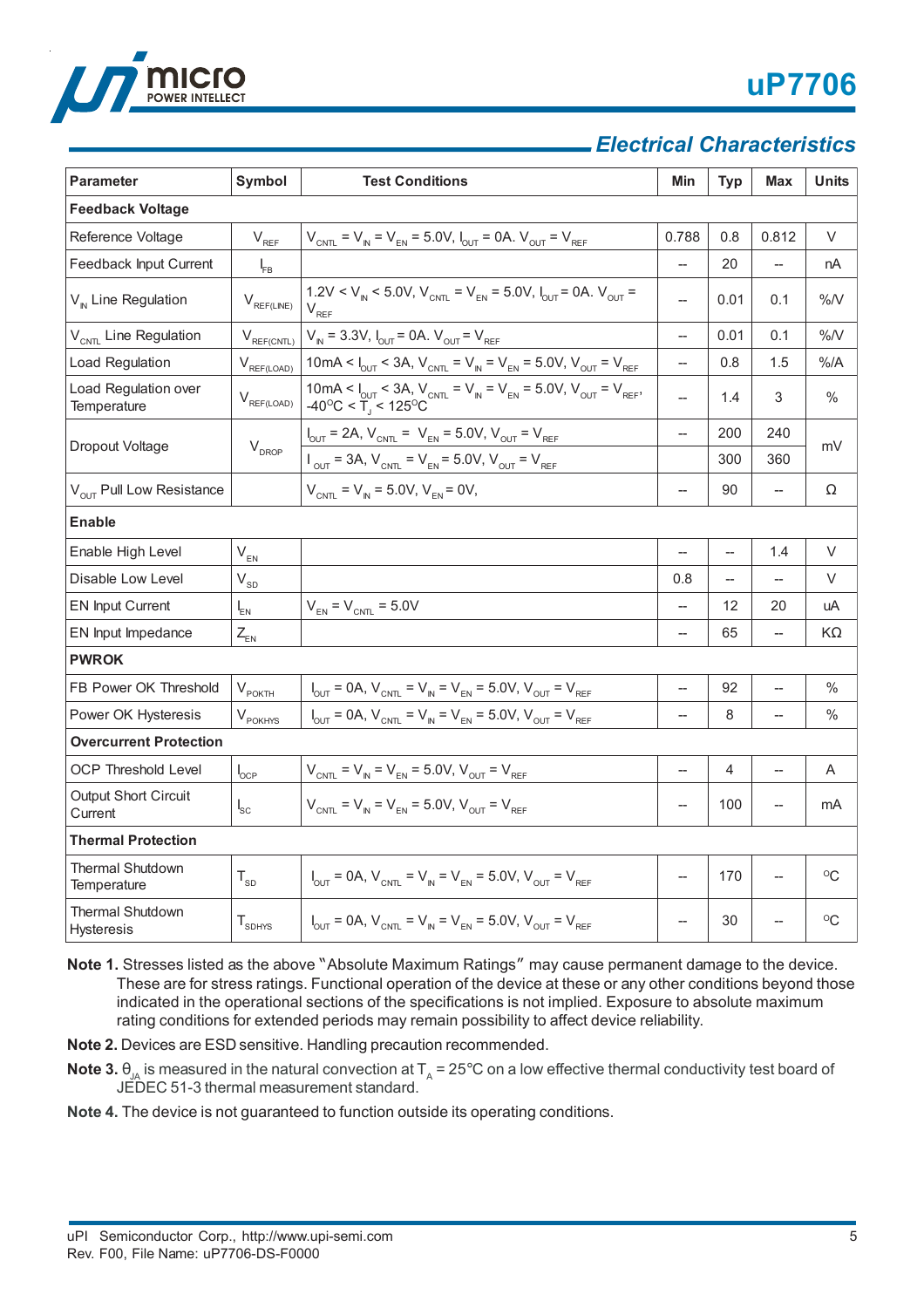



# *Typical Operation Characteristics*



uPI Semiconductor Corp., http://www.upi-semi.com Rev. F00, File Name: uP7706-DS-F0000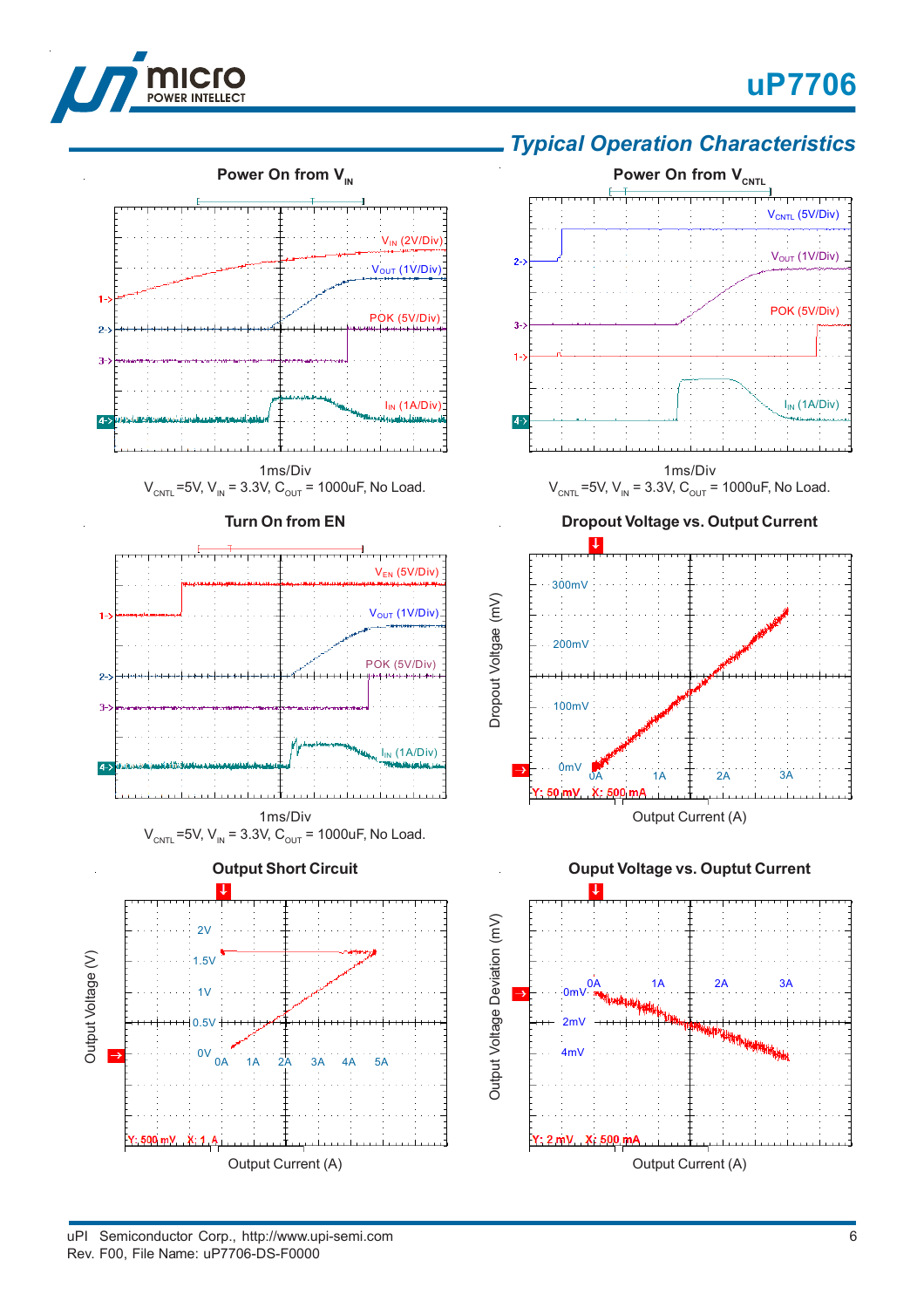

 $1 - 2$ 

 $2 -$ 

# **uP7706**







V<sub>OUT</sub><br>(5mV/Div)

**Load Transient Response**

25us/Div

and a continued a continued and

IOUT (1A/Div)

uPI Semiconductor Corp., http://www.upi-semi.com Rev. F00, File Name: uP7706-DS-F0000

Junction Temperature (°C)  $V_{CNTL} = V_{IN} = 5V$ 

Junction Temperature (°C)  $V_{CNTL}$  = 5V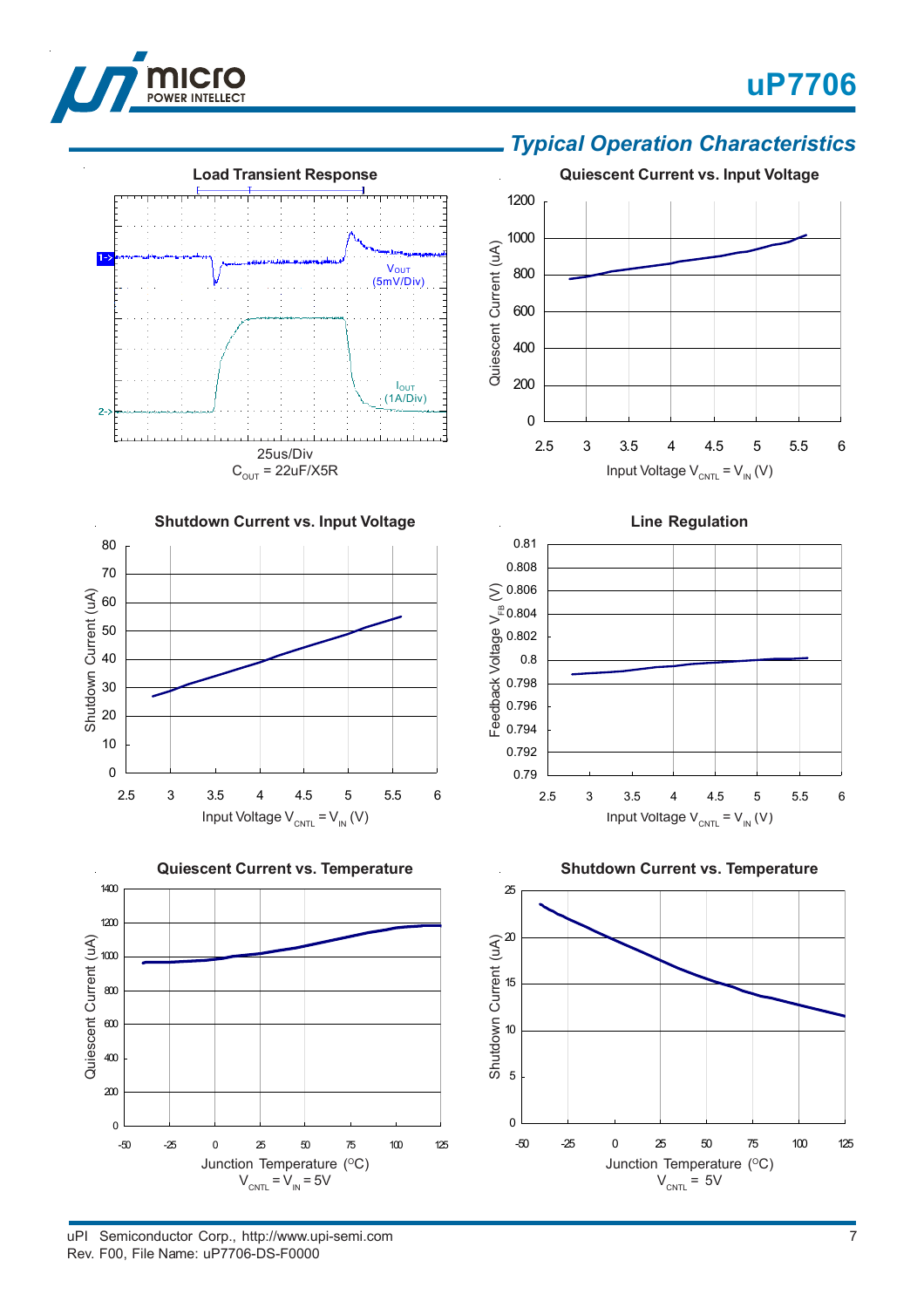



# *Typical Operation Characteristics*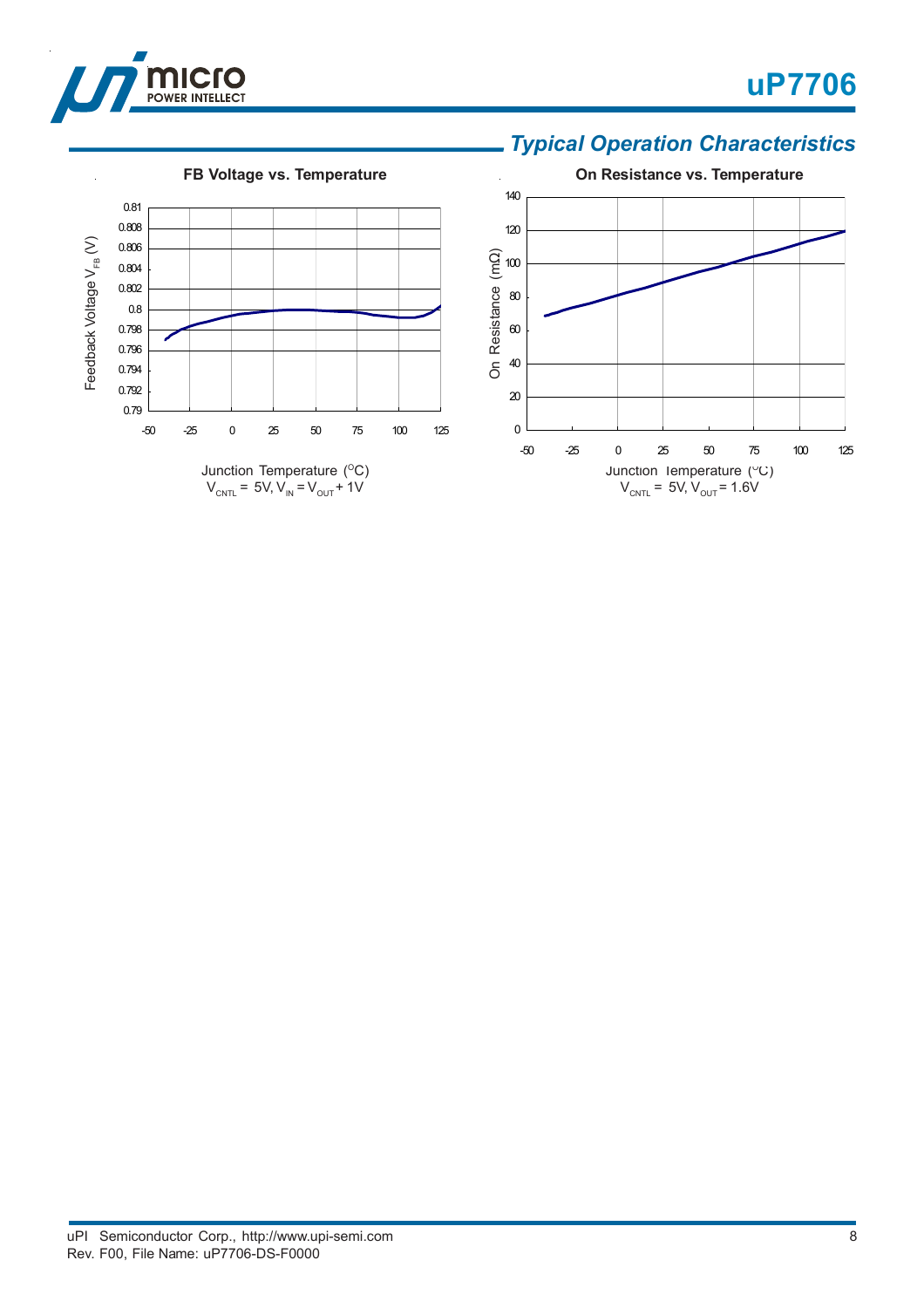

The uP7706 is a high performance linear regulator specifically designed to deliver up to 3A output current with very low input voltage and ultra low dropout voltage. With dual-supply configuration, the uP7706 operates with a wide input voltage VIN range from 1.0V to 5.5V and is ideal for applications where Vout is very close to VIN.

### **Supply Voltage for Control Circuit V<sub>CNTL</sub>**

Unlike other linear regulators that use a P-Channel MOSFET as the pass transistor, the uP7706 uses an N-Channel as the pass transistor. N-Channel MOSFET provides lower on-resistance and better stability meeting stringent requirements of current generation microprocessors and other sensitive electronic devices. The drain of N-Channel MOSFET is connected to VIN and the source is connected to VOUT. This requires that the supply voltage  $V_{\text{CNTL}}$  for control circuit is at least 1.5V higher than the output voltage to provide enough overdrive capability for the pass transistor thus to achieve low dropout and fast transient response. It is highly recommended to bias the device with 5V voltage source if available.

Use a minimum 0.1uF ceramic capacitor plus a 10Ω resistor to locally bypass the control voltage.

#### **Input/Output Capacitor Selection**

The uP7706 has a fast transient response that allows it to handle large load changes associated with high current applications. Proper selection of the of the output capacitor and it's ESR value determines stable operation and optimizes performance. The typical application circuit shown in Figure 1 was tested with a wide range of different capacitors. The circuit was found to be unconditionally stable with capacitor values from 10ìF to 2200ìF and ESR ranging from 0.5mΩ to greater then 75mΩ.



Figure 1. Typical Application Circuit

**Input capacitor:** A minimum of 10uF ceramic capacitor is recommended to be placed directly next to the VIN pin.

# *Application Information*

This allows for the device being some distance from any bulk capacitance on the rail. Additionally, bulk capacitance may be added closely to the input supply pin of the uP7706 to ensure that  $V_{\text{IN}}$  does not sag, improving load transient response.

**Output capacitor:** A minimum bulk capacitance of 33uF, along with a 0.1uF ceramic decoupling capacitor is recommended. Increasing the bulk capacitance will improve the overall transient response. The use of multiple lower value ceramic capacitors in parallel to achieve the desired bulk capacitance will not cause stability issues. Although designed for use with ceramic output capacitors, the uP7706 is extremely tolerant of output capacitor ESR values and thus will also work comfortably with tantalum output capacitors.

#### **Thermal Consideration**

The uP7706 integrates internal thermal limiting function to protect the device from damage during fault conditions. However, continuously keeping the junction near the thermal shutdown temperature may remain possibility to affect device reliability. It is highly recommended to keep the junction temperature below the recommended operation condition  $125^{\circ}$ C for maximum reliability.

Power dissipation in the device is calculated as:

$$
P_{D} = (V_{IN} - V_{OUT}) \times I_{OUT} + V_{CNTL} \times I_{CNTL}
$$

It is adequate to neglect power loss with respective to control circuit  $V_{CNTL}$  x  $I_{CNTL}$  when considering thermal management in uP7706 Take the following moderate operation condition as an example:  $V_{\text{IN}} = 2.5V$ ,  $V_{\text{OUT}} = 1.5V$ ,  $I_{\text{OUT}}$  = 2A, the power dissipation is:

$$
PD = (1.8V - 1.2V) \times 2A = 2.0W
$$

This power dissipation is conducted through the package into the ambient environment, and, in the process, the temperature of the die (T $_{\rm J}$ ) rises above ambient. Large power dissipation may cause considerable temperature raise in the regulator in large dropout applications. The geometry of the package and of the printed circuit board (PCB) greatly influence how quickly the heat is transferred to the PCB and away from the chip. The most commonly used thermal metrics for IC packages are thermal resistance from the chip junction to the ambient air surrounding the package  $(\theta_{\text{IA}})$ :

$$
\theta_{JA} = (T_{J} - T_{A})/P_{D}
$$

θ<sub>JA</sub> specified in the *Thermal Information* section is measured in the natural convection at  $T<sub>A</sub> = 25$ <sup>o</sup>C on a high effective thermal conductivity test board (4 Layers, 2S2P) of JEDEC 51-7 thermal measurement standard. The case point of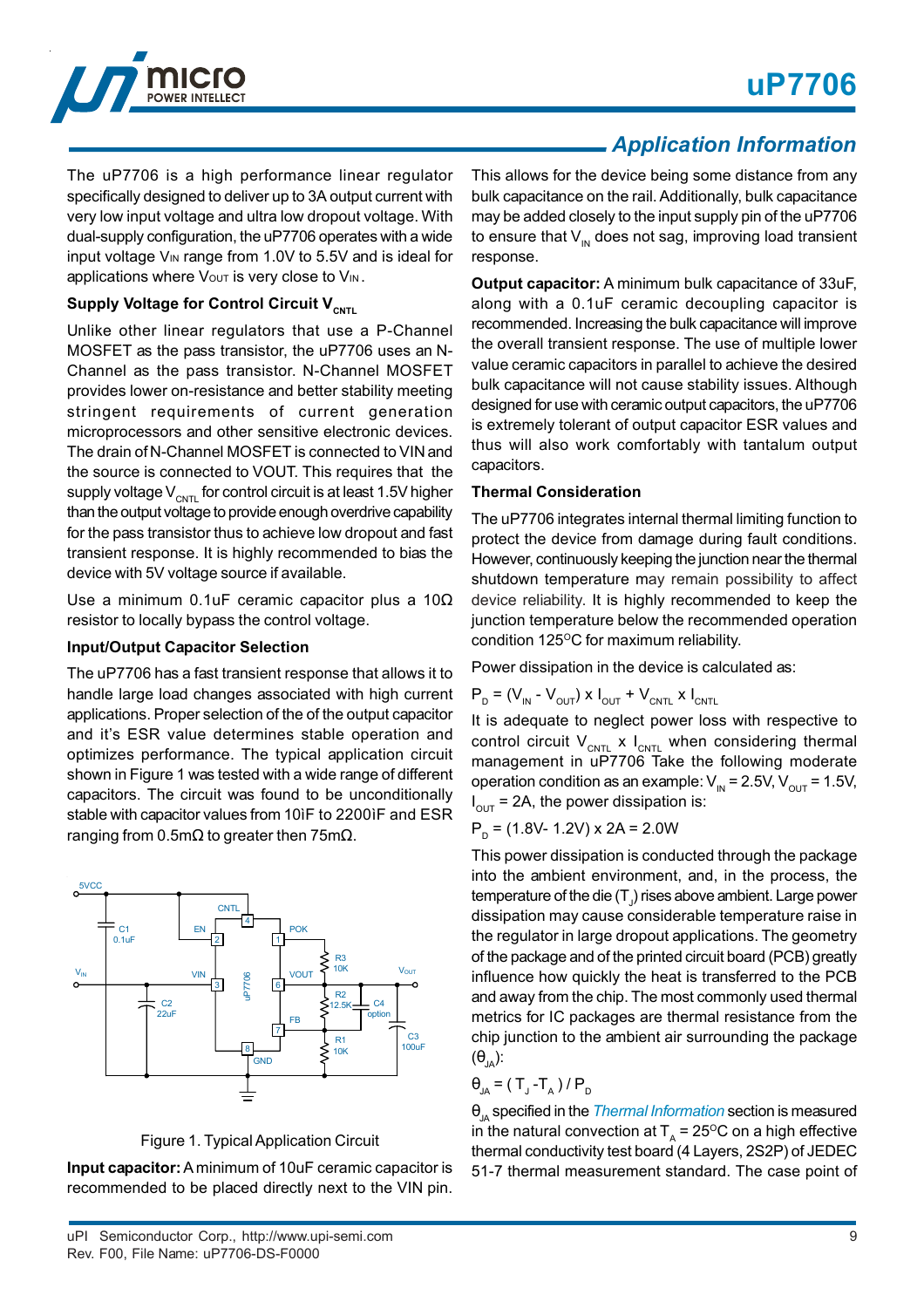



## *Application Information*

 $\theta_{\text{IC}}$  is on the exposed pad for PSOP-8 package.

Given power dissipation  $P_{p}$ , ambient temperature and thermal resistance  $\theta_{JA}$ , the junction temperature is calculated as:

$$
T_{J} = T_{A} + \Delta T_{JA} = T_{A} + P_{D} \times \theta_{JA}
$$

To limit the junction temperature within its maximum rating, the allowable maximum power dissipation is calculated as:

$$
P_{D(MAX)} = (T_{J(MAX)} - T_A) / \theta_{JA}
$$

where  ${\sf T}_{_{\sf J(MAX)}}$  is the maximum operation junction temperature 125 $^{\rm o}$ C, T<sub>A</sub> is the ambient temperature and the θ<sub>JA</sub> is the junction to ambient thermal resistance.  $θ_{JA}$  of PSOP-8 packages is 75°C/W on JEDEC 51-7 (4 layers, 2S2P) thermal test board with minimum copper area. The maximum power dissipation at  $T_A = 25 \times C$  can be calculated as:

 $P_{D(MAX)} = (125\text{°C} - 25\text{°C}) / 75\text{°C/W} = 1.33\text{W}$ 

The thermal resistance  $\theta_{JA}$  highly depends on the PCB design. Copper plane under the exposed pad is an effective heatsink and is useful for improving thermal conductivity. Figure 3 show the relationship between thermal resistance  $\theta_{1A}$  vs. copper area on a standard JEDEC 51-7 (4 layers, 2S2P) thermal test board at  $T_A$  = 25<sup>o</sup>C. A 50mm<sup>2</sup> copper plane reduces  $\theta_{JA}$  from 75°C/W to 50°C/W and increases maximum power dissipation from 1.33W to 2W.



Figure 3. Thermal Resistance  $\dot{e}_{\mu}$  vs. Copper Area

Figure 4 illustrated the recommended PCB layout for best thermal performance.





### **Layout Consideration**

- 1. Place a local bypass capacitor as closed as possible to the VIN pin. Use short and wide traces to minimize parasitic resistance and inductance.
- 2. The exposed pad should be soldered on GND plane with maximum area and with multiple vias to inner layer of ground place for improved thermal performance.
- 3. Connect voltage divider directly to the point where regulation is required. Place voltage divider close to the device.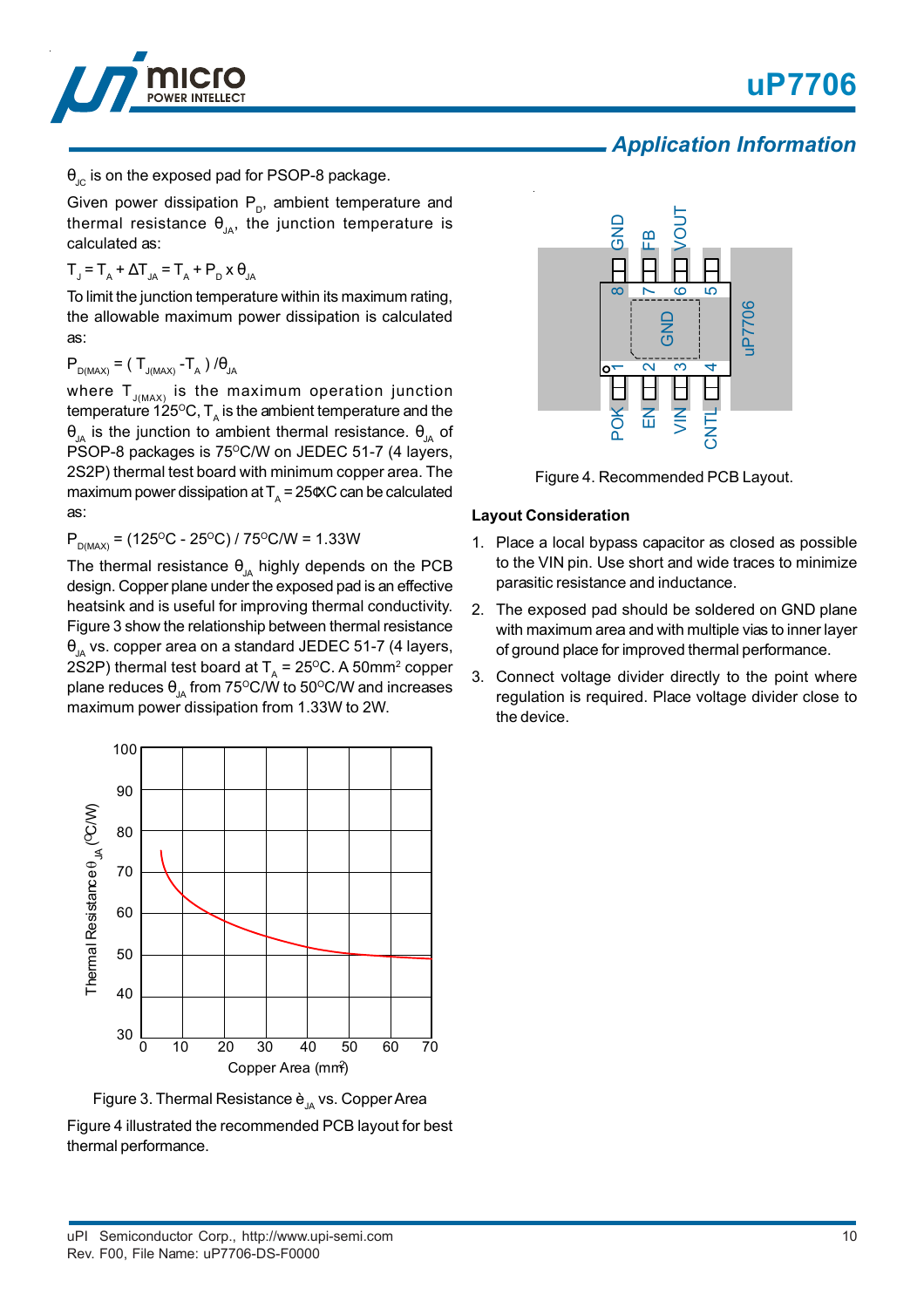

# **uP7706**

# *Application Information*

PSOP-8 Package







### **Note**

1.Package Outline Unit Description:

BSC: Basic. Represents theoretical exact dimension or dimension target

MIN: Minimum dimension specified.

MAX: Maximum dimension specified.

REF: Reference. Represents dimension for reference use only. This value is not a device specification.

TYP. Typical. Provided as a general value. This value is not a device specification.

- 2.Dimensions in Millimeters.
- 3.Drawing not to scale.

4.These dimensions no not include mold flash or protrusions. Mold flash or protrusions shell not exceed 0.15mm.